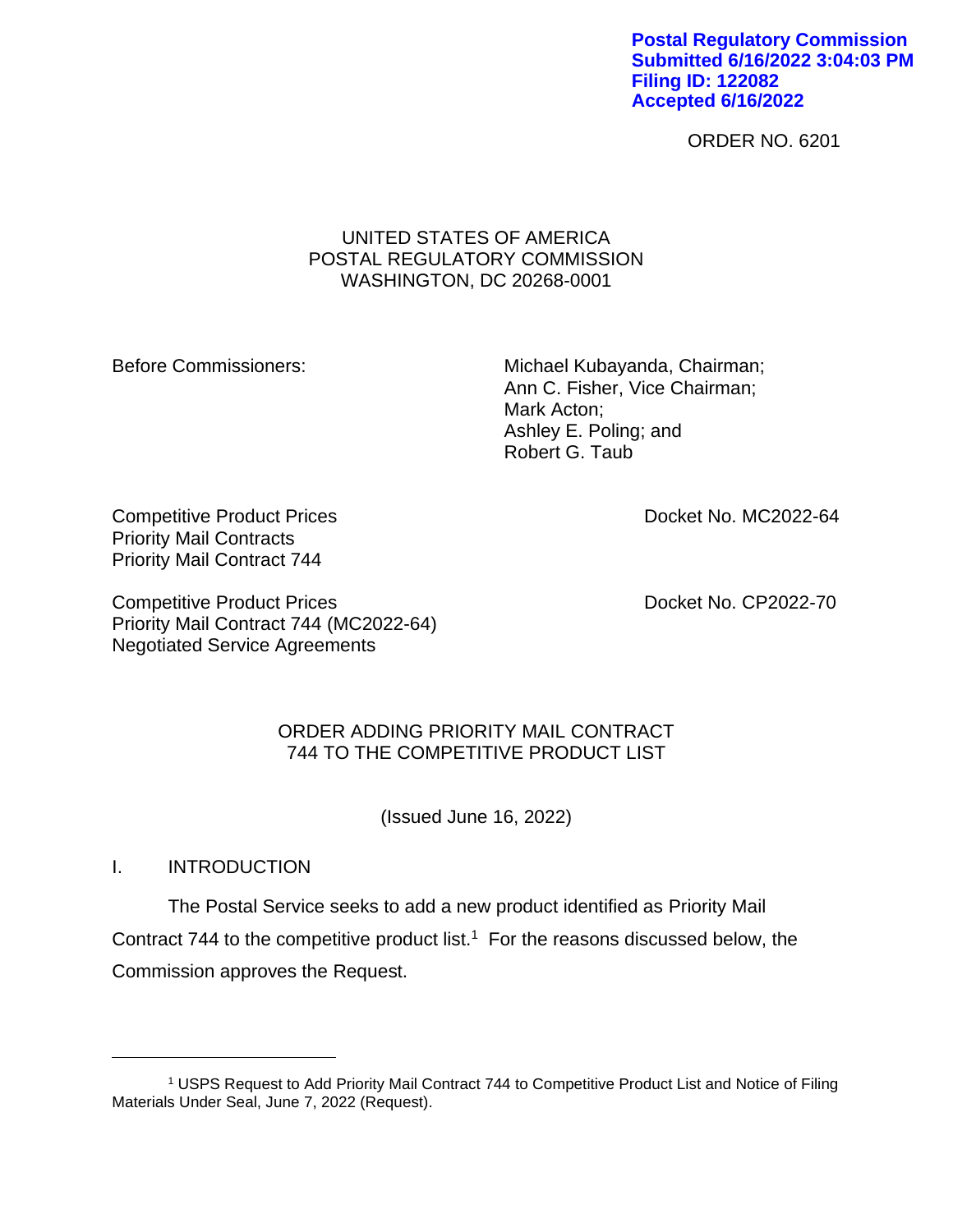### II. BACKGROUND

On June 7, 2022, in accordance with 39 U.S.C. § 3642 and 39 C.F.R. §§ 3020.30-.35,<sup>2</sup> the Postal Service filed the Request, along with supporting documents. In the Request, the Postal Service asserts that Priority Mail Contract 744 is a competitive product that establishes rates "not of general applicability" within the meaning of 39 U.S.C. § 3632(b)(3). Request at 1. Among the supporting documents, the Postal Service included a copy of the Governors' Decision authorizing the product, a contract related to the proposed new product, requested changes to the competitive product list, a statement supporting the Request, a certification of compliance with 39 U.S.C. § 3633(a), and financial workpapers. In addition, the Postal Service submitted an application for non-public treatment of materials requesting that unredacted portions of the Governors' Decision and the contract, customer-identifying information, and related financial information remain under seal. *Id.* Attachment F.

The contract is intended to take effect three business days after the date that the Commission issues all necessary regulatory approval. Request, Attachment B at 6-7. It is set to expire three years from the effective date. *Id*. at 7.

On June 8, 2022, the Commission issued a notice establishing the two dockets, appointing a Public Representative, and providing interested persons with an opportunity to comment.<sup>3</sup>

<sup>&</sup>lt;sup>2</sup> The regulations cited by the Postal Service have been reorganized, and are now found at 39 C.F.R. §§ 3040.130-.135. *See* Docket No. RM2019-13, Order Reorganizing Commission Regulations and Amending Rules of Practice, January 16, 2020 (Order No. 5407) (effective April 20, 2020). The Postal Service should cite to the reorganized regulations in future filings before the Commission.

<sup>3</sup> Notice Initiating Docket(s) for Recent Postal Service Negotiated Service Agreement Filings, June 8, 2022.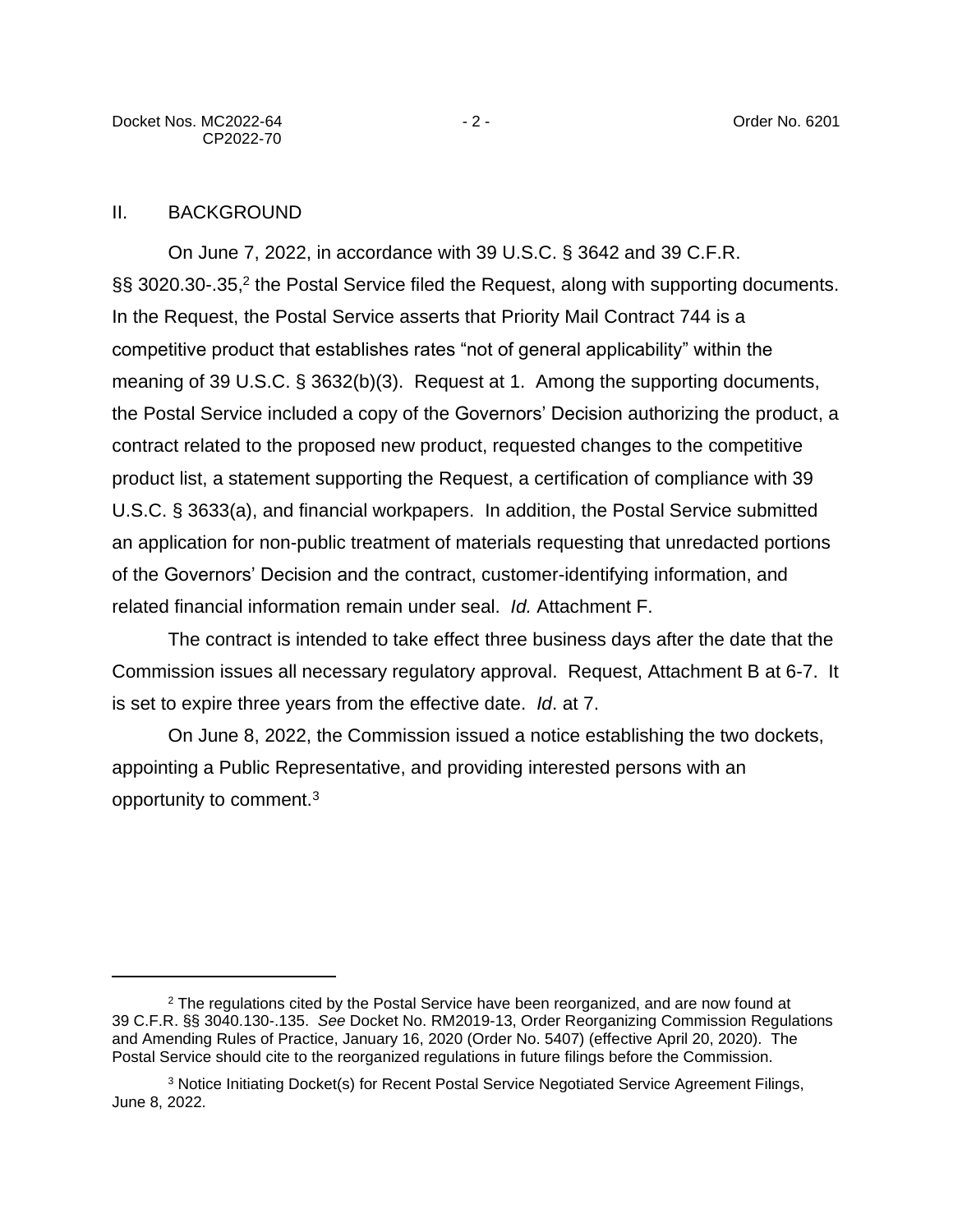#### III. COMMENTS

The Public Representative filed comments on June 15, 2022.<sup>4</sup> No other interested person filed comments. The Public Representative concludes that the contract meets the requirements to be classified as a new competitive product, and that the contract should generate sufficient revenues to cover costs during its first year. PR Comments at 2-3. She notes that the contract has a mechanism for the adjustment of contract prices in the second and third year. *Id.* at 3.

## IV. COMMISSION ANALYSIS

The Commission has reviewed the Request, the contract, the supporting data filed under seal, and the Public Representative's comments.

*Product list requirements*. The Commission's statutory responsibilities when evaluating the Request include assigning Priority Mail Contract 744 to either the market dominant or competitive product list. *See* 39 U.S.C. § 3642(b)(1); 39 C.F.R. § 3040.134. Before adding a product to the competitive product list, the Commission must determine that the Postal Service does not exercise sufficient market power that it can effectively set the price of the product substantially above costs, raise prices significantly, decrease quality, or decrease output, without the risk of losing a significant level of business to other firms offering similar products. *See* 39 U.S.C. § 3642(b)(1). In addition, the Commission must consider the availability and nature of private sector enterprises engaged in delivering the product, the views of those who use the product, and the likely impact on small business concerns. *See* 39 U.S.C. § 3642(b)(3); 39 C.F.R. §§ 3040.132(f), (g), and (h).

<sup>4</sup> Public Representative Comments on Postal Service Request to Add Priority Mail Contract 744 to Competitive Product List, June 15, 2022 (PR Comments).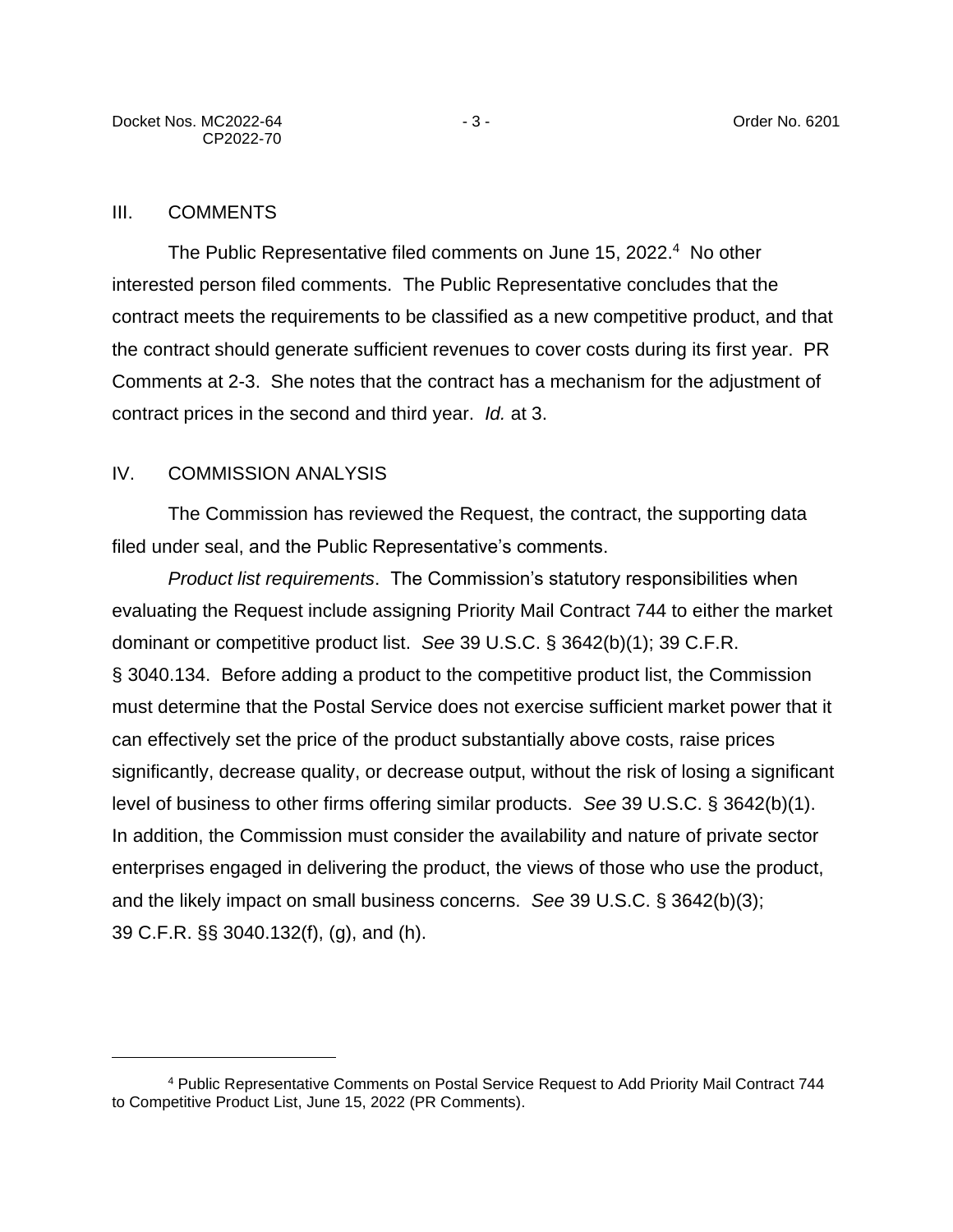The Postal Service asserts that it provides postal services of the kind provided under the contract in a highly competitive market, that other shippers who provide similar services constrain its bargaining position, and that it can therefore neither raise prices nor decrease service, quality, or output without risking the loss of business to competitors. Request, Attachment D at 2. The Postal Service states that the contract partner supports the Request, that expedited shipping is widely available from private firms, and that the Postal Service is unaware of any small business concerns that could offer comparable services to the contract partner. *Id*. at 3.

The Commission finds that the Postal Service does not exercise sufficient market power that it can effectively set the price of the proposed product substantially above costs, raise prices significantly, decrease quality, or decrease output, without the risk of losing a significant level of business to other firms offering similar products. The availability of other private sector providers supports this conclusion. The contract partner and the Public Representative support the addition of the Priority Mail Contract 744 product to the competitive product list. Further, there is no evidence of an adverse impact on small businesses. For these reasons, having considered the relevant statutory and regulatory requirements, the comments filed, and the Postal Service's supporting justification, the Commission finds that Priority Mail Contract 744 is appropriately classified as competitive and is added to the competitive product list.

*Cost considerations*. Because the Commission finds Priority Mail Contract 744 is a competitive product, the Postal Service must also show that the contract covers its attributable costs, does not cause market dominant products to subsidize competitive products as a whole, and contributes to the Postal Service's institutional costs. 39 U.S.C. § 3633(a); 39 C.F.R. §§ 3035.105 and 3035.107. As long as the revenue generated by the contract exceeds its attributable costs, the contract is unlikely to reduce the contribution of competitive products as a whole or to adversely affect the ability of competitive products as a whole to contribute an appropriate share of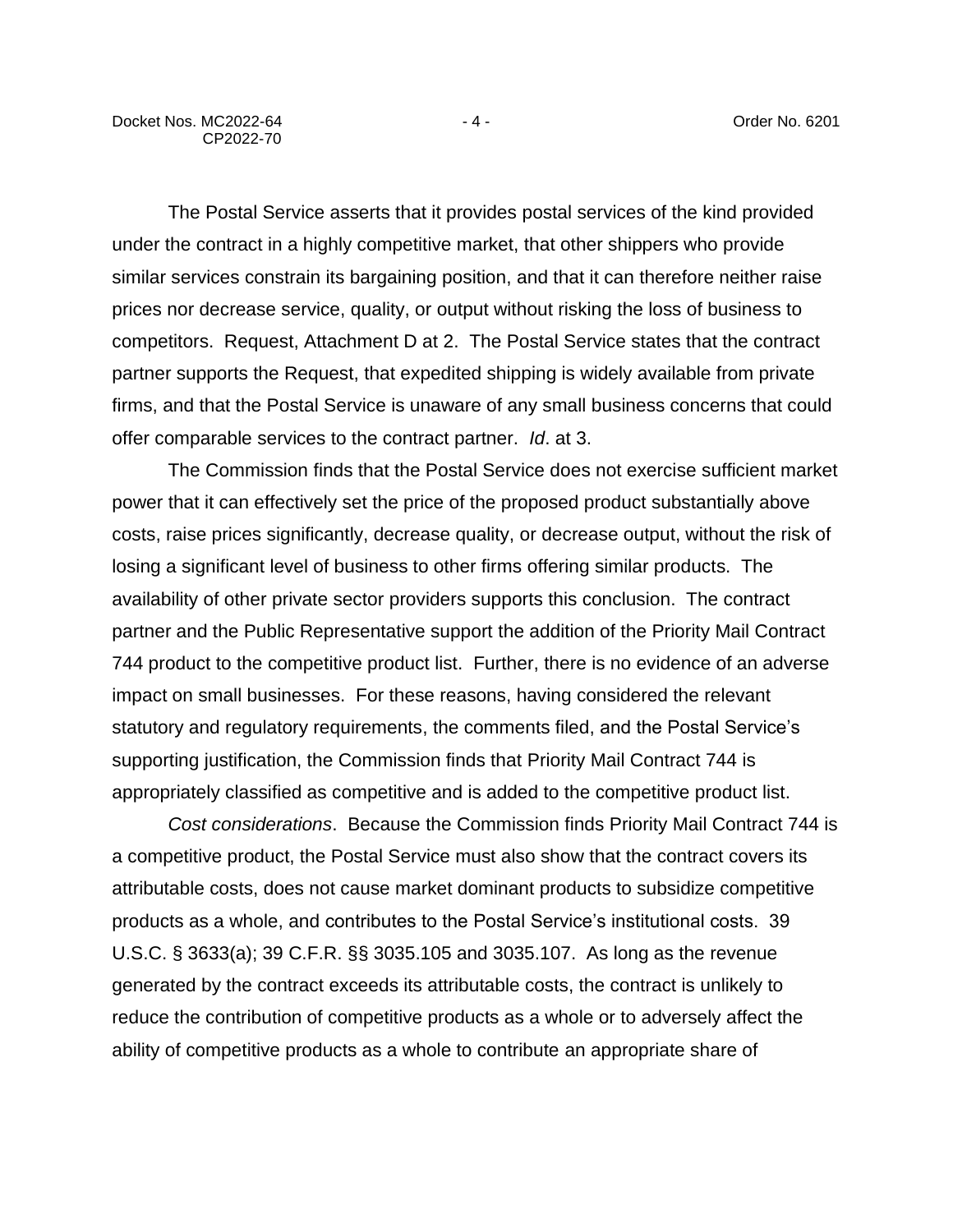institutional costs. In other words, if the contract covers its attributable costs, it is likely to comply with 39 U.S.C. § 3633(a).

Based on a review of the record, the Commission finds that the rates during the first year of the contract should cover the contract's attributable costs. 39 U.S.C. § 3633(a)(2). The contract contains a price adjustment provision that adjusts contract rates during subsequent contract years. Request, Attachment B at 6. Combined with sufficiently high first-year cost coverage, the contract's price adjustments will help ensure that the contract will cover attributable costs in subsequent contract years. For these reasons, the Commission also finds that the contract should not result in competitive products as a whole being subsidized by market dominant products, in accordance with 39 U.S.C. § 3633(a)(1). Similarly, the Commission finds the contract is unlikely to prevent competitive products as a whole from contributing an appropriate share of institutional costs, consistent with 39 U.S.C. § 3633(a)(3). *See also* 39 C.F.R. § 3035.107(c). Accordingly, a preliminary review of the contract indicates it is consistent with section 3633(a).

The Commission will review the contract's cost coverage and the contribution of competitive products as a whole to the Postal Service's institutional costs in the Commission's Annual Compliance Determination to ensure that they continue to comply with 39 U.S.C. § 3633(a).

*Other considerations.* By its terms, the contract becomes effective three business days after the date that the Commission issues all necessary regulatory approval. Request, Attachment B at 6-7. The contract is scheduled to expire three years from the effective date, unless, among other things, either party terminates the contract with 30 days' written notice to the other party or it is renewed by mutual agreement.<sup>5</sup>

<sup>5</sup> *Id.* at 7.Should both parties agree to renew the contract, any such renewal is required to follow the requirements of 39 U.S.C. § 3633 and the Commission's implementing regulations of 39 C.F.R. part 3035.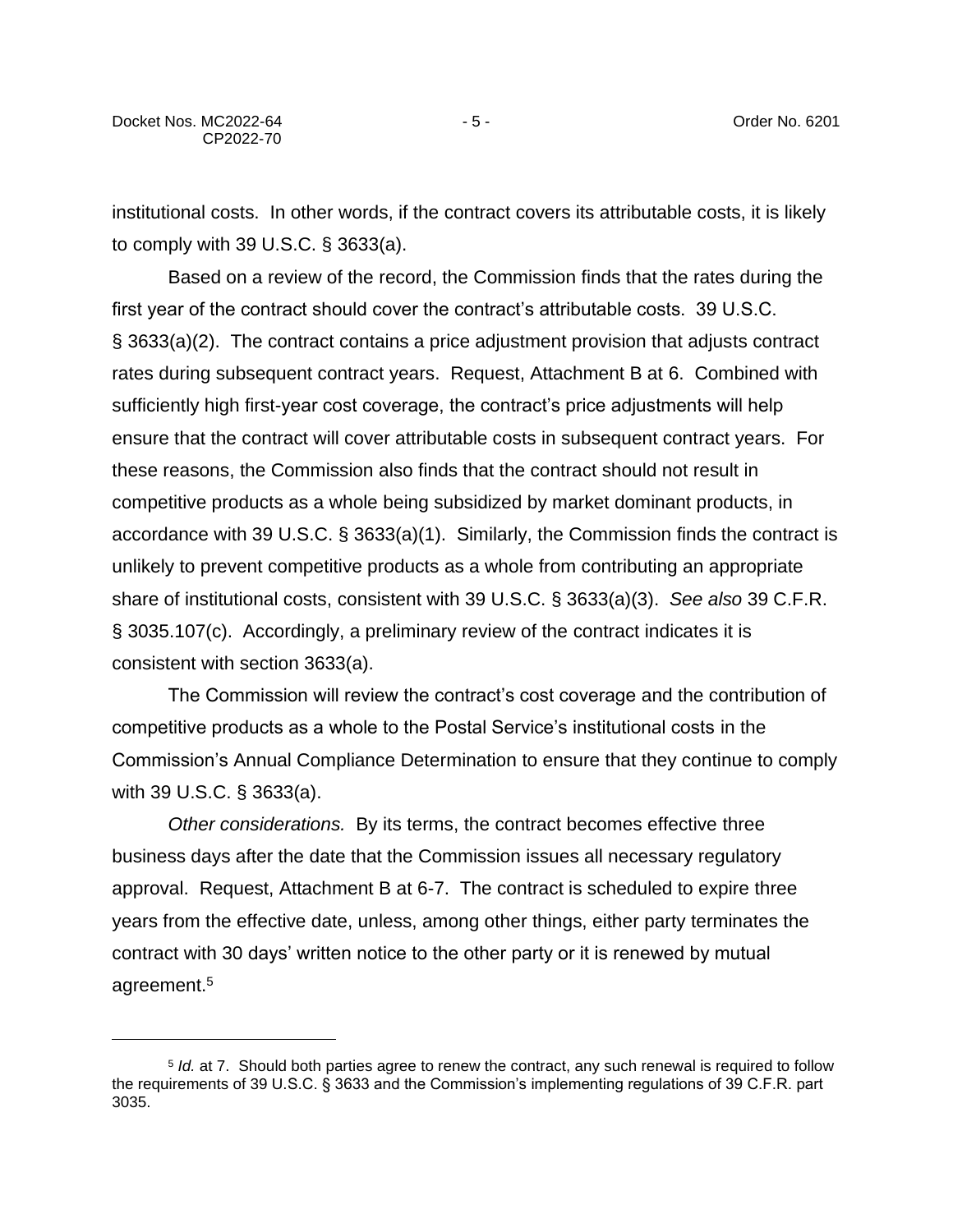The contract also contains a provision that allows the parties to extend the contract for two 90-day periods if a successor agreement is being prepared and the Commission is notified at least seven days prior to the contract's expiration date. *Id.* During the extension periods, prices will be adjusted as described in the contract. *Id.* The Commission finds the two potential 90-day extension periods are reasonable because: (1) prices are automatically adjusted in the extension period; and (2) the extension(s) should assist the Postal Service's contract negotiations by providing additional flexibility.

If the instant contract is terminated prior to the scheduled expiration date, the Postal Service shall promptly file notice of such termination with the Commission in these dockets.

In conclusion, the Commission approves Priority Mail Contract 744 as a new product. Revisions to the competitive product list and the Mail Classification Schedule appear below the signature of this Order and are effective immediately.

## V. ORDERING PARAGRAPHS

#### *It is ordered*:

- 1. Priority Mail Contract 744 (MC2022-64 and CP2022-70) is added to the competitive product list as a new product under Negotiated Service Agreements, Domestic. Revisions to the competitive product list and the Mail Classification Schedule appear below the signature of this Order and are effective immediately.
- 2. The Postal Service shall promptly file notice of the instant contract's termination with the Commission in these dockets if the instant contract terminates prior to the scheduled expiration date.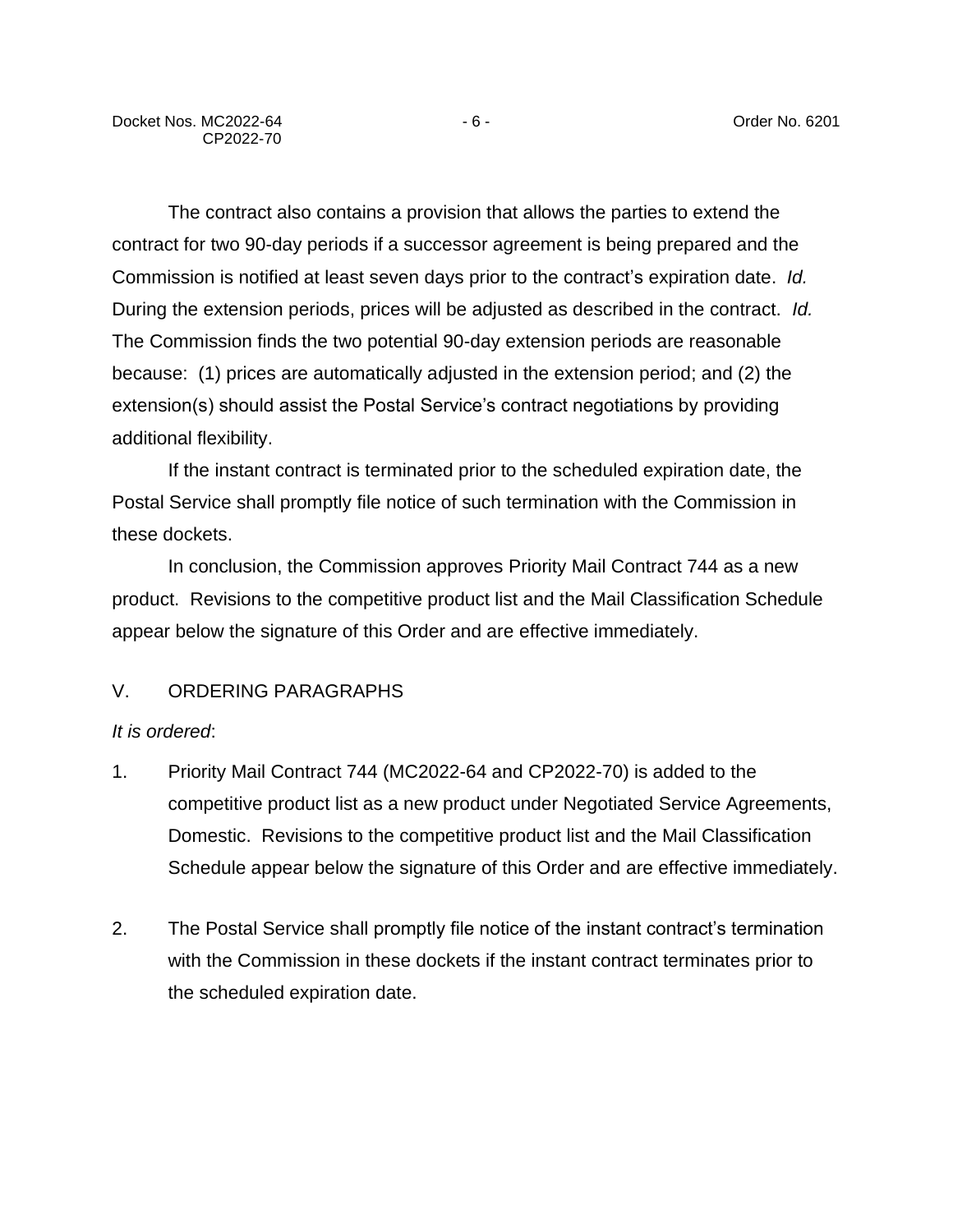Docket Nos. MC2022-64 - 7 - 7 - The Contract Order No. 6201 CP2022-70

3. The Secretary shall arrange for publication in the *Federal Register* of an updated product list reflecting the change made in this Order.

By the Commission.

Erica A. Barker **Secretary**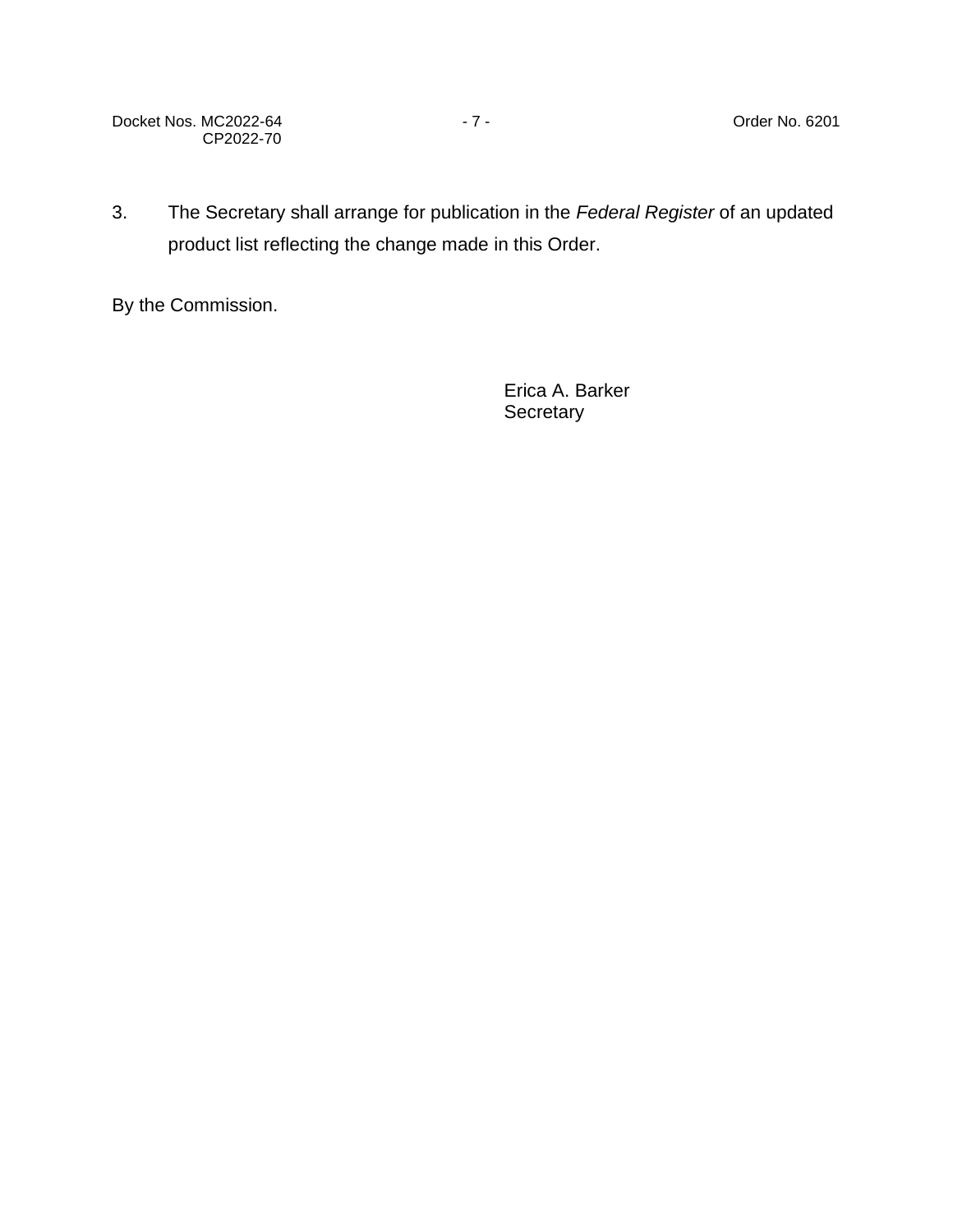# CHANGE IN PRODUCT LIST

The following material represents changes to the product list codified in Appendix B to 39 C.F.R. part 3040, subpart A—Competitive Product List. These changes reflect the Commission's order in Docket Nos. MC2022-64 and CP2022-70. The Commission uses two main conventions when making changes to the product list. New text is underlined. Deleted text is struck through.

**Appendix B to Subpart A of Part 3040—Competitive Product List** \*\*\*\*\* **Negotiated Service Agreements\*** Domestic\* \*\*\*\*\* Priority Mail Contract 744 \*\*\*\*\*